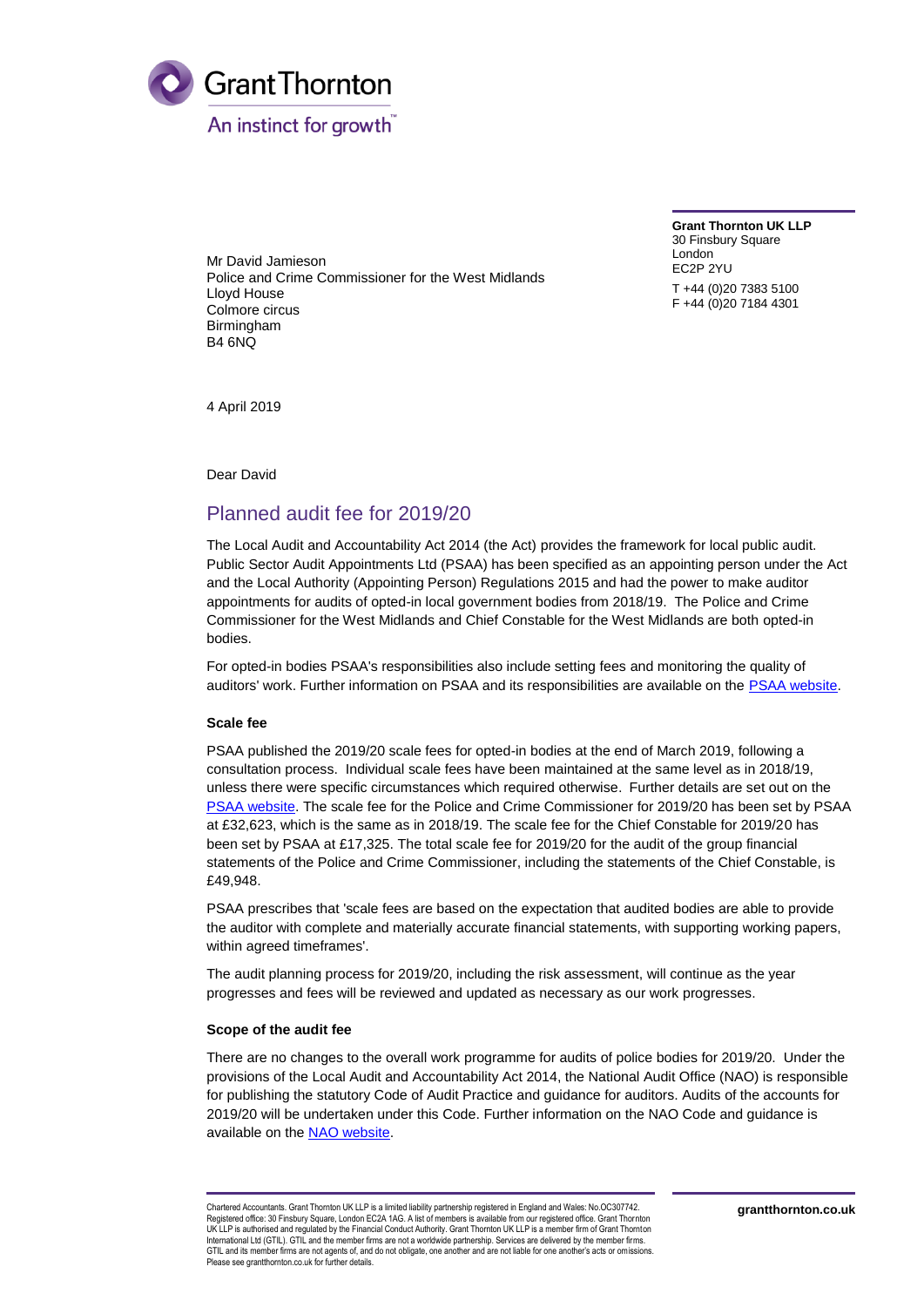The scale fee covers:

- our audit of your financial statements;
- our work to reach a conclusion on the economy, efficiency and effectiveness in your use of resources (the value for money conclusion); and
- our work on your whole of government accounts return (if applicable).

PSAA will agree fees for considering objections from the point at which auditors accept an objection as valid, or any special investigations, as a variation to the scale fee.

#### **Value for Money conclusion**

The Code requires us to consider whether the Police and Crime Commissioner has put in place proper arrangements for securing economy, efficiency and effectiveness in their use of resources. This is known as the Value for Money (VfM) conclusion.

The NAO issued its latest guidance for auditors on value for money work in November 2017. The guidance states that for police bodies, auditors are required to give a conclusion on whether the Police and Crime Commissioner has put proper arrangements in place.

The NAO guidance identifies one single criterion for auditors to evaluate:

*In all significant respects, the audited body had proper arrangements to ensure it took properly informed decisions and deployed resources to achieve planned and sustainable outcomes for taxpayers and local people.*

## **Billing schedule**

Fees will be billed as follows:

| <b>Audit fee</b> | £      |
|------------------|--------|
| September 2019   | 8,156  |
| December 2019    | 8,156  |
| March 2020       | 8,156  |
| June 2020        | 8,155  |
| <b>Total</b>     | 32,623 |

#### **Outline audit timetable**

We will undertake our audit planning and interim audit procedures in November 2019 to March 2020. Upon completion of this phase of our work we will issue a detailed audit plan setting out our findings and details of our audit approach. Our final accounts audit and work on the VfM conclusion will be completed in January to July 2020 and work on the whole of government accounts return in July 2020.